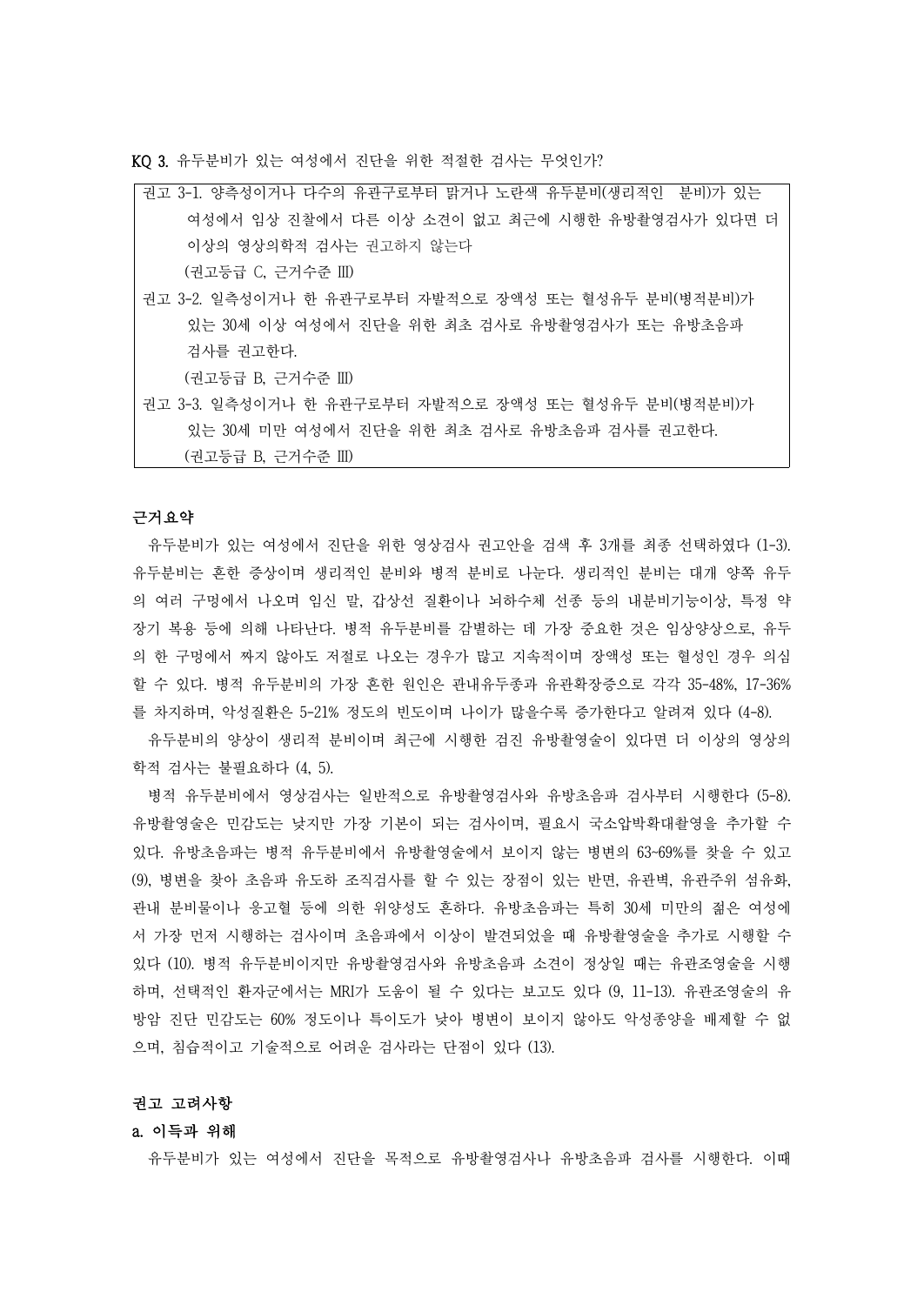유방촬영술은 유방의 미세 석회화 및 구조왜곡의 발견 및 진단에 유용하며 전체 유방을 비교적 객 관적으로 한눈에 파악할 수 있다는 장점이 있으나, 검사 당시 압박에 의한 통증이나 방사선 피폭 및 낮은 민감도가 문제가 될 수 있다. 유방초음파의 경우 통증이나 방사선 피폭이 없고 실시간 영 상 검사로 병변에 대한 초음파 유도하 조직검사를 할 수 있는 장점이 있는 반면 검사자의 기술과 경험, 유방의 배경에코 등에 따라서 검사결과에 차이가 있을 수 있고 위양성이 높은 제한점이 있다.

## b. 국내 수용성과 적용성(Acceptability and Applicability)

3개의 진료지침의 국내 수용성과 적용성은 평가결과 큰 무리가 없는 것으로 판단되었다. 수용성 과 적용성 평가표는 부록 2에 제시되었다.

# c. 검사별 방사선량

유방촬영검사 ▲ 유방초음파 검사 0

#### 참고문헌

- 1. Expert Panel on Breast Imaging:, Lee SJ, Trikha S, Moy L, Baron P, diFlorio RM, Green ED, Heller SL, Holbrook AI, Lewin AA, Lourenco AP, Niell BL, Slanetz PJ, Stuckey AR, Vincoff NS, Weinstein SP, Yepes MM, Newell MS. ACR Appropriateness Criteria $\langle$ sup $\rangle\mathbb{R}\langle$ sup> Evaluation of Nipple Discharge. J Am Coll Radiol. 2017 May;14(5S):S138-S153.
- 2. Bevers TB, et al. NCCN clinical practice guidelines in oncology: breast cancer screening and diagnosis. J Natl Compr Canc Netw. 2009 Nov;7(10):1060-96.
- 3. Diagnosis of breast disease. Institute for Clinical Systems Improvement. 1994 Jan (revised 2012 Jan).
- 4. Gray RJ, Pockaj BA, Karstaedt PJ. Navigating murky waters: a modern treatment algorit hm for nipple discharge. Am J Surg. 2007;194(6):850-854; discussion 854-855.
- 5. Gulay H, Bora S, Kilicturgay S, Hamaloglu E, Goksel HA. Management of nipple discharg e. J Am Coll Surg. 1994;178(5):471-474.
- 6. Hussain AN, Policarpio C, Vincent MT. Evaluating nipple discharge. Obstet Gynecol Surv 2006;61:278–283.
- 7. Leis HP Jr. Management of nipple discharge. World J Surg 1989;13:736–742.
- 8. Bahl M, Baker JA, Greenup RA, Ghate SV. Diagnostic Value of Ultrasound in Female Pa tients With Nipple Discharge. AJR Am J Roentgenol. 2015;205(1):203-208.
- 9. Rissanen T, Reinikainen H, Apaja-Sarkkinen M. Breast sonography in localizing the cause of nipple discharge: comparison with galactography in 52 patients. J Ultrasound Med. 20